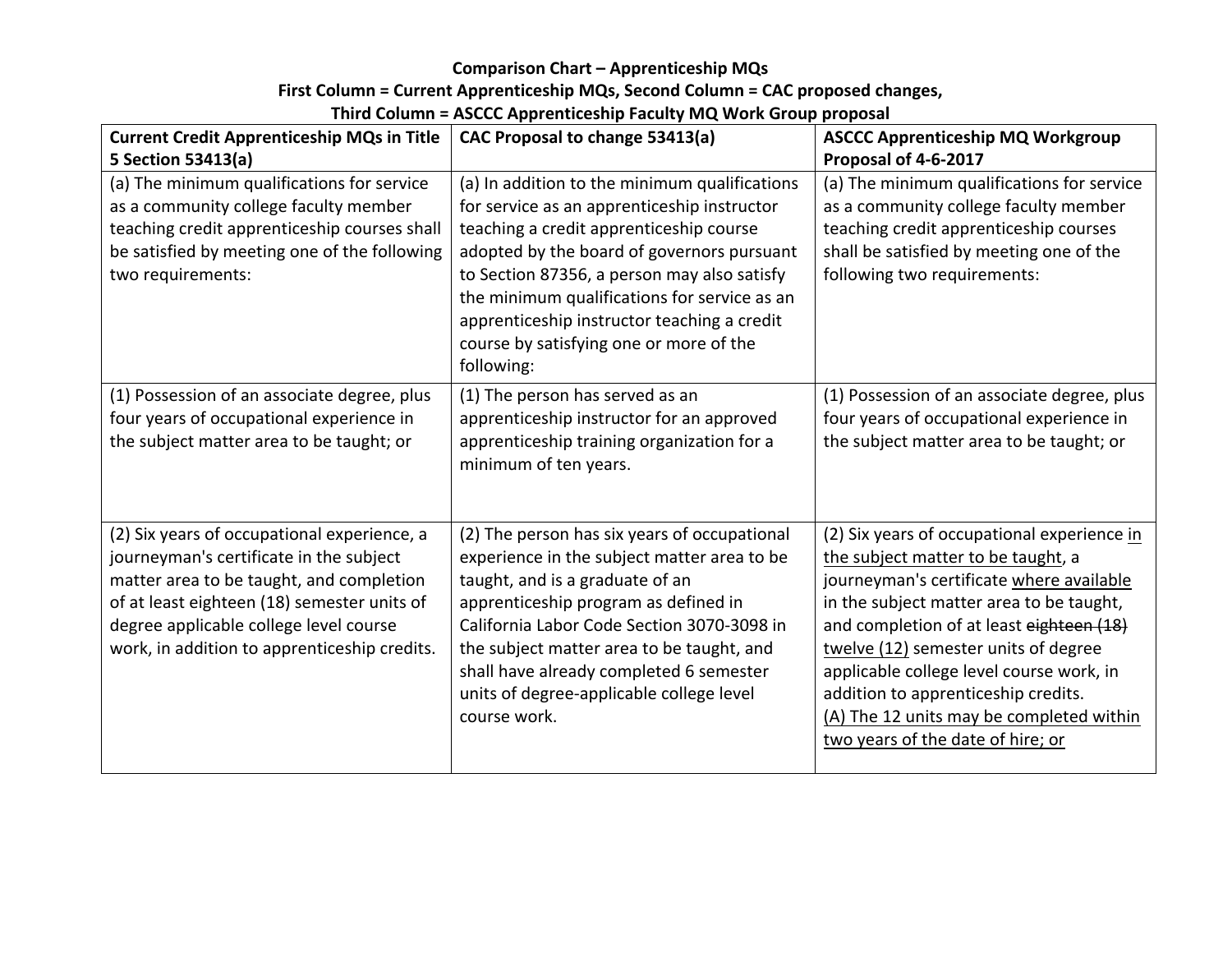### **Comparison Chart - Apprenticeship MQs** First Column = Current Apprenticeship MQs, Second Column = CAC proposed changes, **Third Column = ASCCC Apprenticeship Faculty MO Work Group proposal**

| Third Column – ASCCC Applement Comp Taculty MC WOLK Group proposal |                                             |
|--------------------------------------------------------------------|---------------------------------------------|
| (3) The person has six years of occupational                       | (3) Six years of occupational experience in |
| experience in the subject matter area to be                        | the subject matter to be taught, and        |
| taught, a journeyman's certificate in the                          | served as an apprenticeship instructor for  |
| subject matter area to be taught, and has                          | an approved apprenticeship training for a   |
| completed 60 hours of professional                                 | minimum of ten years; or                    |
| education in classroom techniques and                              |                                             |
| instructional development from an                                  |                                             |
| accredited postsecondary institution.                              |                                             |
|                                                                    |                                             |
| If the person has not completed 60 hours of                        |                                             |
| professional education in classroom                                |                                             |
| techniques and instructional development,                          |                                             |
| the person may be an apprenticeship                                |                                             |
| instructor on the condition that the person                        |                                             |
| complete 60 hours of professional education                        |                                             |
| in classroom techniques and instructional                          |                                             |
| development within two years of being hired                        |                                             |
| <b>OR</b>                                                          |                                             |
| Had an education plan with an affiliated post-                     |                                             |
| secondary institution to earn an Associate's                       |                                             |
| degree                                                             |                                             |
| <b>OR</b>                                                          |                                             |
| Has completed an instructor training                               |                                             |
| program which covers classroom techniques                          |                                             |
| and instructional development with a focus                         |                                             |
| on apprentice and journeyman education at                          |                                             |
| a nationally recognized and approved                               |                                             |
| apprenticeship training organization                               |                                             |
| <b>OR</b>                                                          |                                             |
| Is currently engaged in an instructor training                     |                                             |
| program which covers classroom techniques                          |                                             |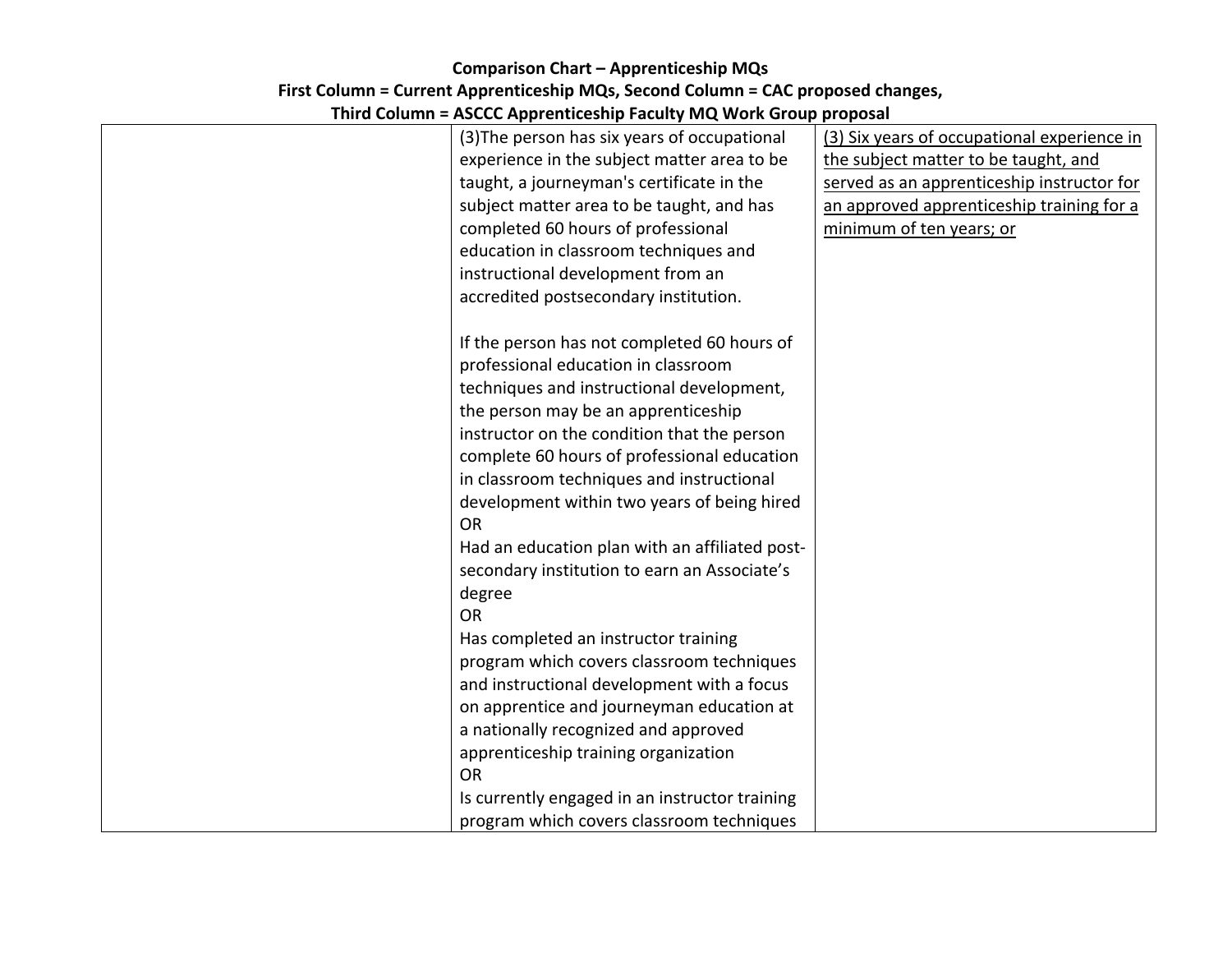### **Comparison Chart - Apprenticeship MQs** First Column = Current Apprenticeship MQs, Second Column = CAC proposed changes, **Third Column = ASCCC Apprenticeship Faculty MO Work Group proposal**

| Third Column – ASCCC Apprenticeship racuity ivid, work Group proposal |                     |  |  |
|-----------------------------------------------------------------------|---------------------|--|--|
| and instructional development with a focus                            |                     |  |  |
| on apprentice and journeyman education at                             |                     |  |  |
| a nationally recognized and approved                                  |                     |  |  |
| apprenticeship training organization.                                 |                     |  |  |
| <b>OR</b>                                                             |                     |  |  |
| Has received an appropriate credential from                           |                     |  |  |
| an approved educational program as                                    |                     |  |  |
| recognized by the California Commission on                            |                     |  |  |
| Teacher Credentialing.                                                |                     |  |  |
|                                                                       |                     |  |  |
|                                                                       |                     |  |  |
|                                                                       |                     |  |  |
|                                                                       |                     |  |  |
|                                                                       |                     |  |  |
|                                                                       |                     |  |  |
|                                                                       |                     |  |  |
|                                                                       |                     |  |  |
|                                                                       |                     |  |  |
|                                                                       |                     |  |  |
|                                                                       |                     |  |  |
|                                                                       |                     |  |  |
|                                                                       |                     |  |  |
|                                                                       |                     |  |  |
|                                                                       |                     |  |  |
|                                                                       |                     |  |  |
|                                                                       |                     |  |  |
|                                                                       |                     |  |  |
|                                                                       |                     |  |  |
|                                                                       |                     |  |  |
|                                                                       | (4) The equivalent. |  |  |
|                                                                       |                     |  |  |